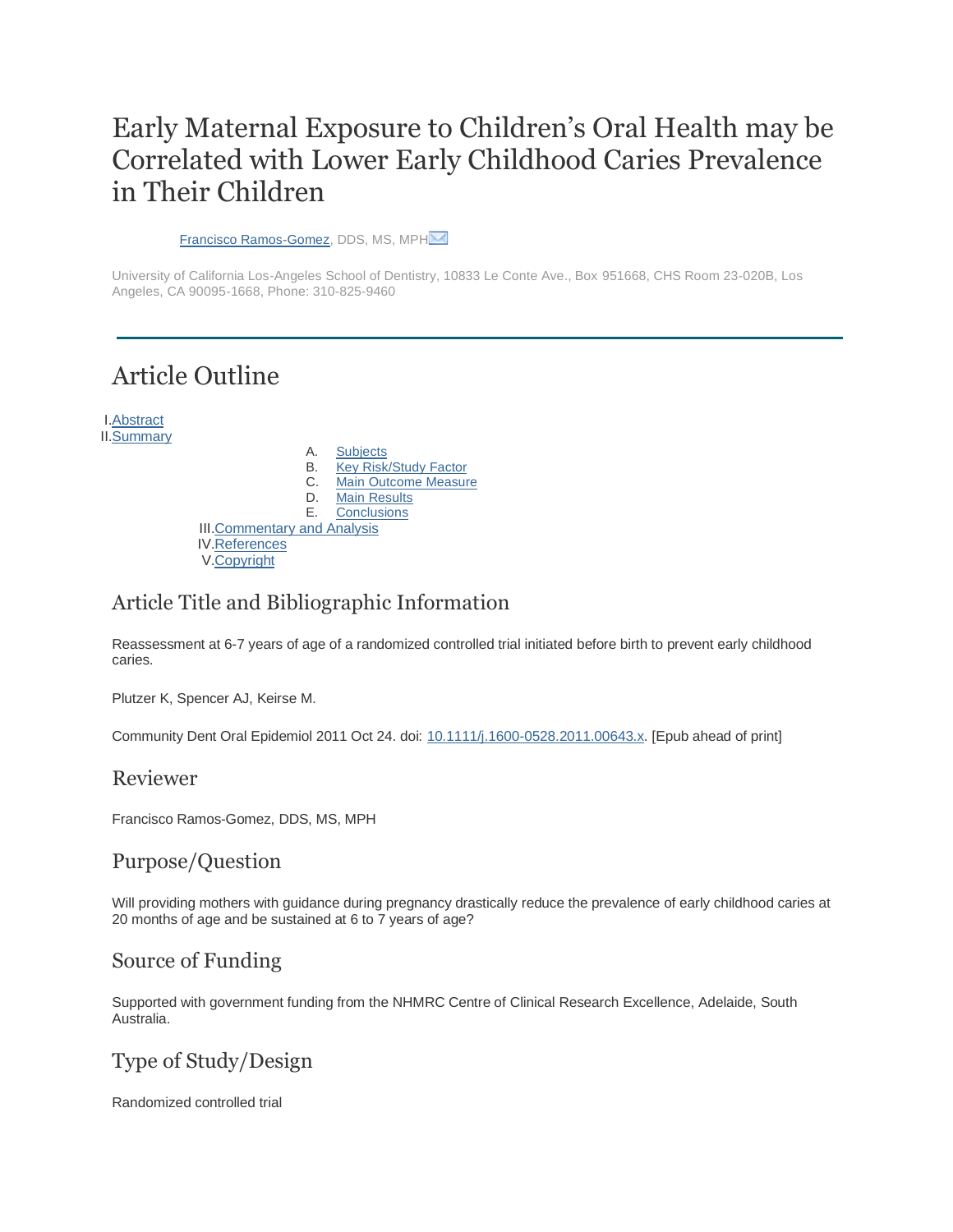## Level of Evidence

Level 2: Limited-quality, patient-oriented evidence

## Strength of Recommendation Grade

Not applicable

[Back to Article Outline](http://www.jebdp.com/article/S1532-3382(12)00055-3/fulltext#article-outline)

## Summary Subjects

In 2002, women  $(n = 649)$  expecting their first child were enrolled in a study to prevent severe early childhood caries (S-ECC). Women were randomized into an intervention group ( $n = 327$ ) and a control group ( $n = 322$ ), and both groups were followed for 20 months. Results from this early follow-up period have been published elsewhere. $1$  In 2008, 625 of the women were approached for long-term follow-up (n = 312 from the initial intervention group and 313 from the initial control group). An additional 641 women with children born in 2002 were approached to serve as a comparative cohort. After enrollment, there were 141 women in the intervention group, 136 in the control group, and 277 in the external comparison group. In 2010, there were 96 remaining in the intervention group, 91 in the control group, and 262 in the external comparison group. In 2009, the study group completed a "Child Oral Health Survey" questionnaire, and in 2010, dental records of South Australian School of Dental Services were retrieved. Nearly 80% of parents have their children enrolled in the School Dental Services program.

## Key Risk/Study Factor

The key study factor was evaluating the impact of oral health education for new mothers on the prevalence of early childhood caries (ECC) in their children. Intervention was based on a series of oral promotion activities and was designed to encourage mothers to take a proactive approach to their children's oral health.

## Main Outcome Measure

Decayed, missing, or filled tooth surfaces or teeth (dmfs or dmft) in the primary dentition.

## Main Results

At age 6 to 7 years, children participating in the trial were less likely to have dental caries compared with children in the external comparison group (33% vs 42%). All measures of caries severity were lower in the intervention group compared with the control group, but the differences were not statistically significant. Twenty-nine percent of mothers from the comparison group reported that their children suffered from toothache versus 11% in the intervention group  $(P < .001)$  and 17% in the control group  $(P < .001)$ . For the caries severity index SiC<sub>30</sub>, the difference between the intervention group and the external comparison group was significant (*P* > .001). None of the logistic regression models showed a significant association between the intervention group and either of the 2 types of control groups.

## **Conclusions**

Exploring methods of engaging all new mothers in preventive strategies may help to stem early childhood caries and its ill effects on children, families, and society. Providing adequate information and guidance is good practice and is relatively inexpensive. Effective ECC Prevention strategies would provide disease management benefits that are cost-effective and can be sustainable for several years.

#### [Back to Article Outline](http://www.jebdp.com/article/S1532-3382(12)00055-3/fulltext#article-outline)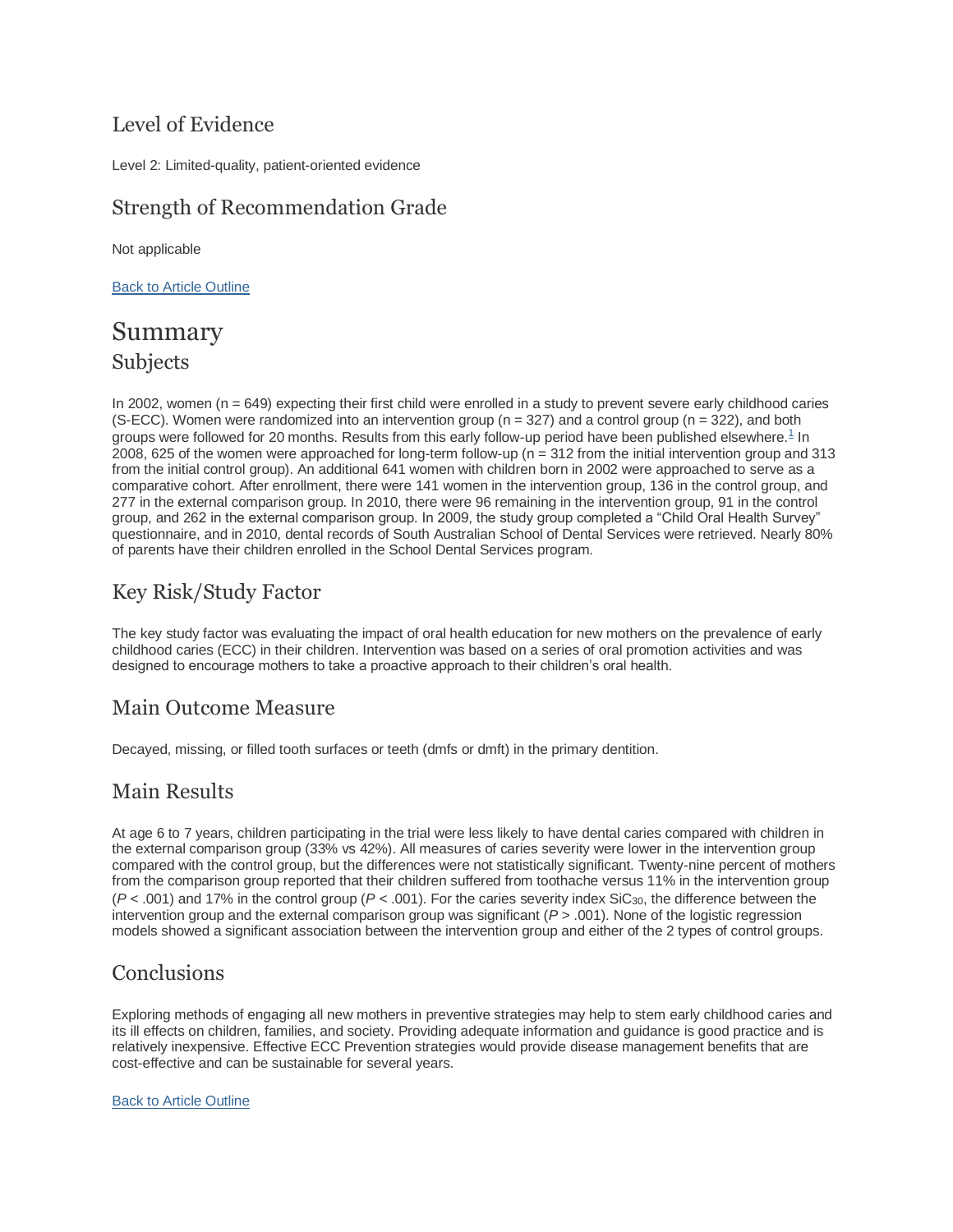# Commentary and Analysis

The authors' conclusions are in concurrence with the widely supported notion of early intervention for preventing early childhood caries (ECC) through maternal education and individual personal involvement. Primary caregivers play an important role in the oral health of their childre[n.](http://www.jebdp.com/article/S1532-3382(12)00055-3/fulltext#bib1) $1$  Therefore, the ideal stage for intervention is with expectant mothers who are more receptive to ideas that would improve their offspring's oral health.<sup>[2](http://www.jebdp.com/article/S1532-3382(12)00055-3/fulltext#bib2)</sup> The US Department of Health and Human services Maternal and Child Health Bureau's Life Course Model suggests "the need to: refocus resources and strategies for a greater emphasis on early ('upstream') determinants of health; incorporate earlier detection of risks coupled with early intervention; and promote protective factors while reducing risk factors at the individual, family and community levels.["](http://www.jebdp.com/article/S1532-3382(12)00055-3/fulltext#bib3)<sup>3</sup>, <sup>[4](http://www.jebdp.com/article/S1532-3382(12)00055-3/fulltext#bib4)</sup> Furthermore, early intervention for ECC is imperative, as detrimental consequences of ECC are long lasting, with research indicating that caries in the primary dentition is a strong predictor of caries in the permanent dentition.<sup>[5](http://www.jebdp.com/article/S1532-3382(12)00055-3/fulltext#bib5)</sup>

This article provides the results of a clinical trial to evaluate the longer-term efficacy of an early oral health education program for pregnant mothers and their firstborn offspring through the age of 6 to 7 years. The results should affect the way readers conduct their practices, as it shows that early parental sensitization to children's oral health generates a significant impact in positively improving rates for early childhood caries prevalence and incidence. A direct application of this would be to increase the distribution of young children's oral health materials and counseling in clinical places targeting expectant and new mothers from high-risk communities. This study has also discovered that mothers of all socioeconomic levels are equally interested and engaged in their children's overall health; however, mothers of lower social strata and income levels have major barriers of access to the educational information in a culturally sensitized matter. Therefore, another application would be to increase the access to children's oral health education for mothers of lower socioeconomic status in a culturally competent format. The methodology presented adds to the current evidence in support of early oral health education and outlines a methodology that identifies needed areas for improvements in the prevention counseling protocol, and recommends replication of the model for other settings, countries, and so on, so as to collect additional supporting evidence outcomes data that caregivers play a crucial role in the oral health of their children. Although a previously published article is cited, key pieces of information, such as determination of the sample size and the study's randomization and consent processes, which may have affected the actual statistical power, should have been noted and referenced in this article.

The authors recognize that a lack of examiner calibration for all dental records used in the study is an issue. In addition, they acknowledge a contamination bias between the control and intervention randomization groups; however, no mention is made of how any prior oral health parental education in the comparison group was identified, controlled for, or statistically accounted for. It was also not made clear in this article, what, if any, effect resulted from the structured telephone consultation at 6 and 12 months conducted with 50% of the intervention group. Furthermore, a discussion on the elements of the questionnaire completed and any behavioral patterns derived from that analysis would have been associated to the article's discussion.

Based on the information provided in the article, it is not possible to determine any additional biases that could have resulted. For example, the percentage of children at age 6 to 7 years who were brushing their own teeth, who were supervised during brushing, and whose parents were still actively participating in assisting them in brushing their own teeth. Key behaviors practiced, such as the frequency of dental visits from 20 months to follow-up at age 6 to 7 years, would also be important data to understand (ie, did the perinatal training result in behavior changes in diet, but a recall follow-up or dental home efforts were not established?). The materials provided were also very basic and did not recognize the relevance concept of individualized caries risk assessment. Although great efforts were made to ensure fidelity of the information supplied to all participants, they were not all equal in their risk for developing S-ECC. Therefore, the impact on caries incidence may have been affected by not having uniform information throughout all study participants that could have lowered caries for those at highest risk.

The study's retention, diversity, and blinding strategies are among its strengths. The greatest strength of this research is what it adds in support of the need and efficacy for increased oral health education for expectant and new mothers and parental counseling. Although this study has made an important contribution to the scientific literature, results from additional high-quality randomized trials will be needed to definitively help guide clinicians in their decision making and rapport with their patients to prevent early childhood caries.

#### **[Back to Article Outline](http://www.jebdp.com/article/S1532-3382(12)00055-3/fulltext#article-outline)**